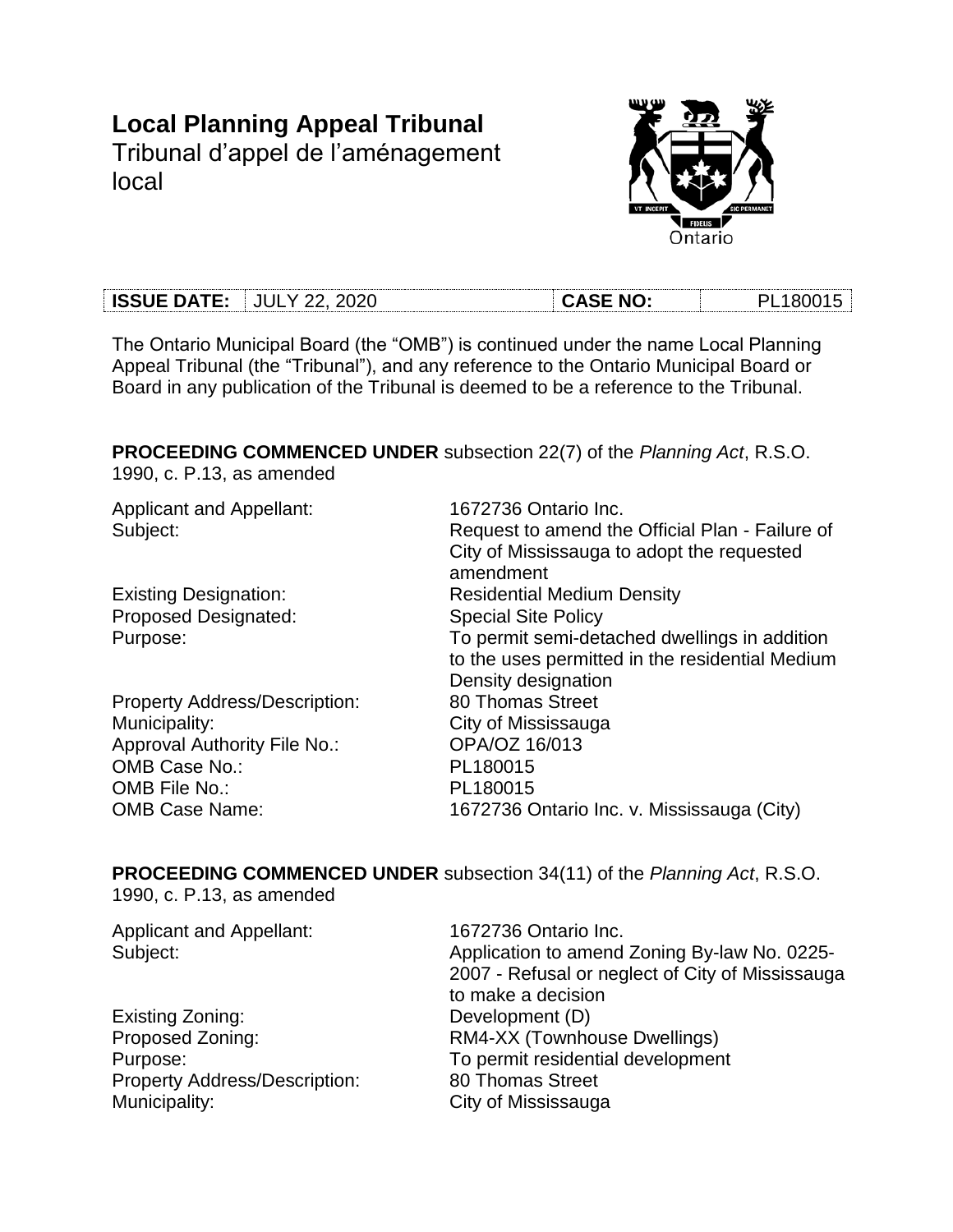| Municipality File No.:<br>OMB Case No.:<br>OMB File No.: | OZ/16/013<br>PL180015<br>PL180016 |  |
|----------------------------------------------------------|-----------------------------------|--|
|                                                          |                                   |  |
| R.G.M. MAKUCH<br><b>VICE-CHAIR</b>                       | Tuesday, the 21st                 |  |

) day of July, 2020

**THIS MATTER** having come on for a public hearing and after the hearing, the Tribunal in its Decision issued on July 18, 2019 (the "Decision"), granted approval to the application, but withheld its Final Order subject to the fulfilment of the conditions as set out in the Decision;

**THE PARTIES** in fulfilling those conditions, made minor amendments to the approved Official Plan Amendment and Zoning By-law Amendment, and request, on consent, that the Tribunal issue a Final Order allowing these minor amendments;

**THE TRIBUNAL ORDERS** that the City of Mississauga's Official Plan is amended in the manner set out in Attachment 1.

**THE TRIBUNAL FURTHER ORDERS** that Zoning By-law No. 0225-2007 is amended in manner set out Attachment 2. The City is hereby authorized to assign the appropriate numbers to these documents for record-keeping purposes.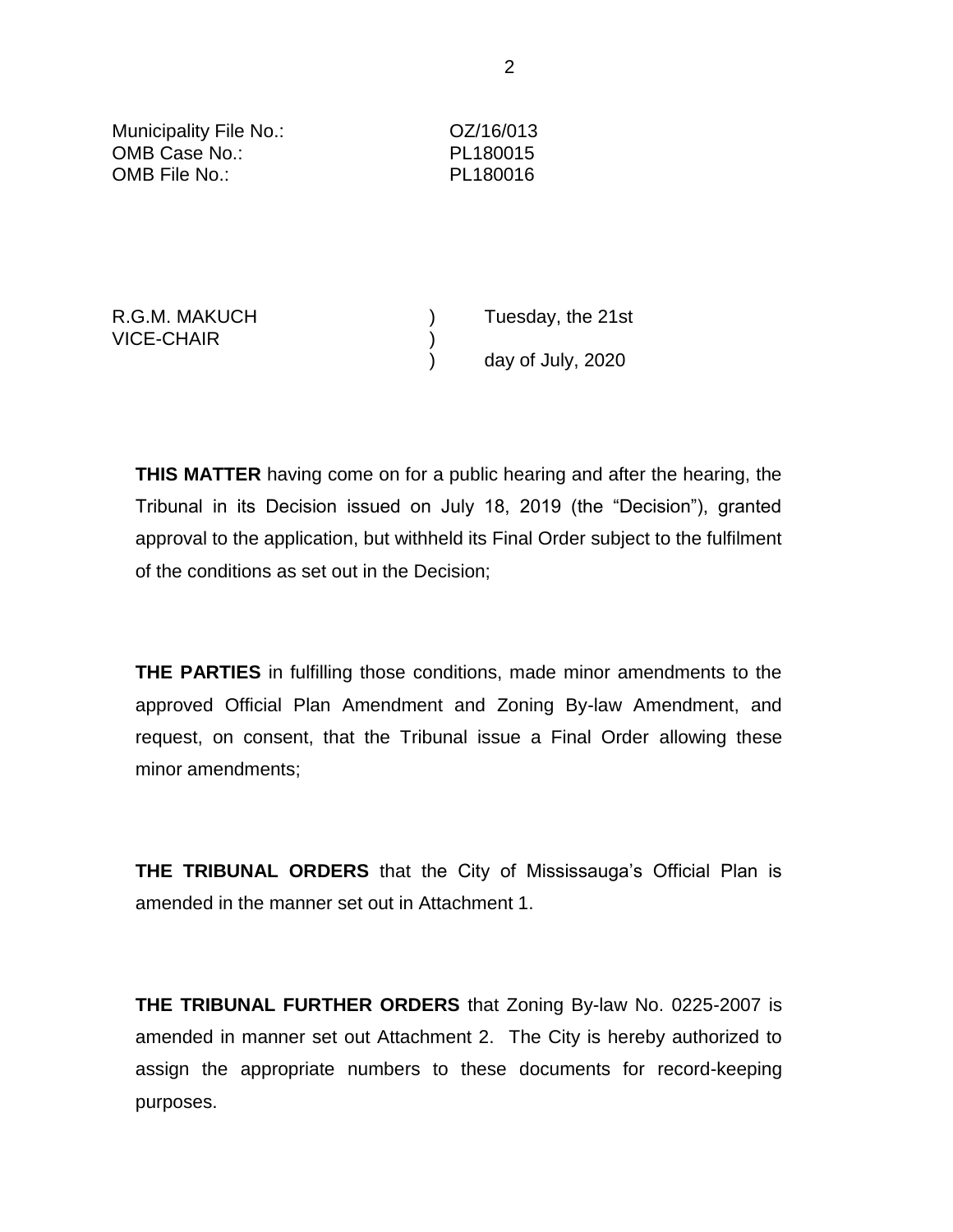This is the Order of the Tribunal.

*"Evelyn Dawes"*

EVELYN DAWES DEPUTY REGISTRAR

If there is an attachment referred to in this document, please visit www.olt.gov.on.ca to view the attachment in PDF format.

# **Local Planning Appeal Tribunal**

A constituent tribunal of Ontario Land Tribunals Website: [www.olt.gov.on.ca](http://www.olt.gov.on.ca/) Telephone: 416-212-6349 Toll Free: 1-866-448-2248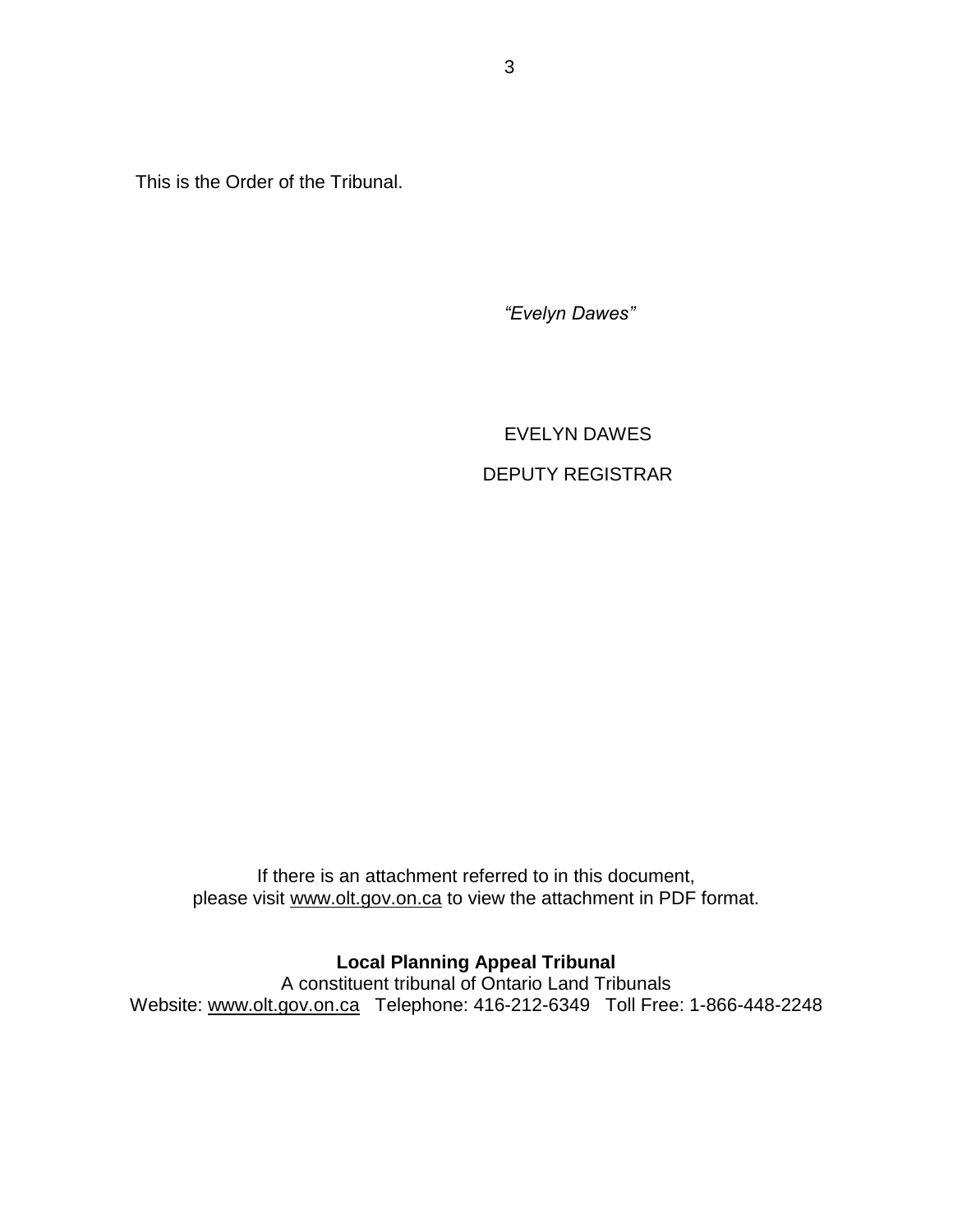Attachment 2

**Amendment No. 93**

**to**

**Mississauga Official Plan**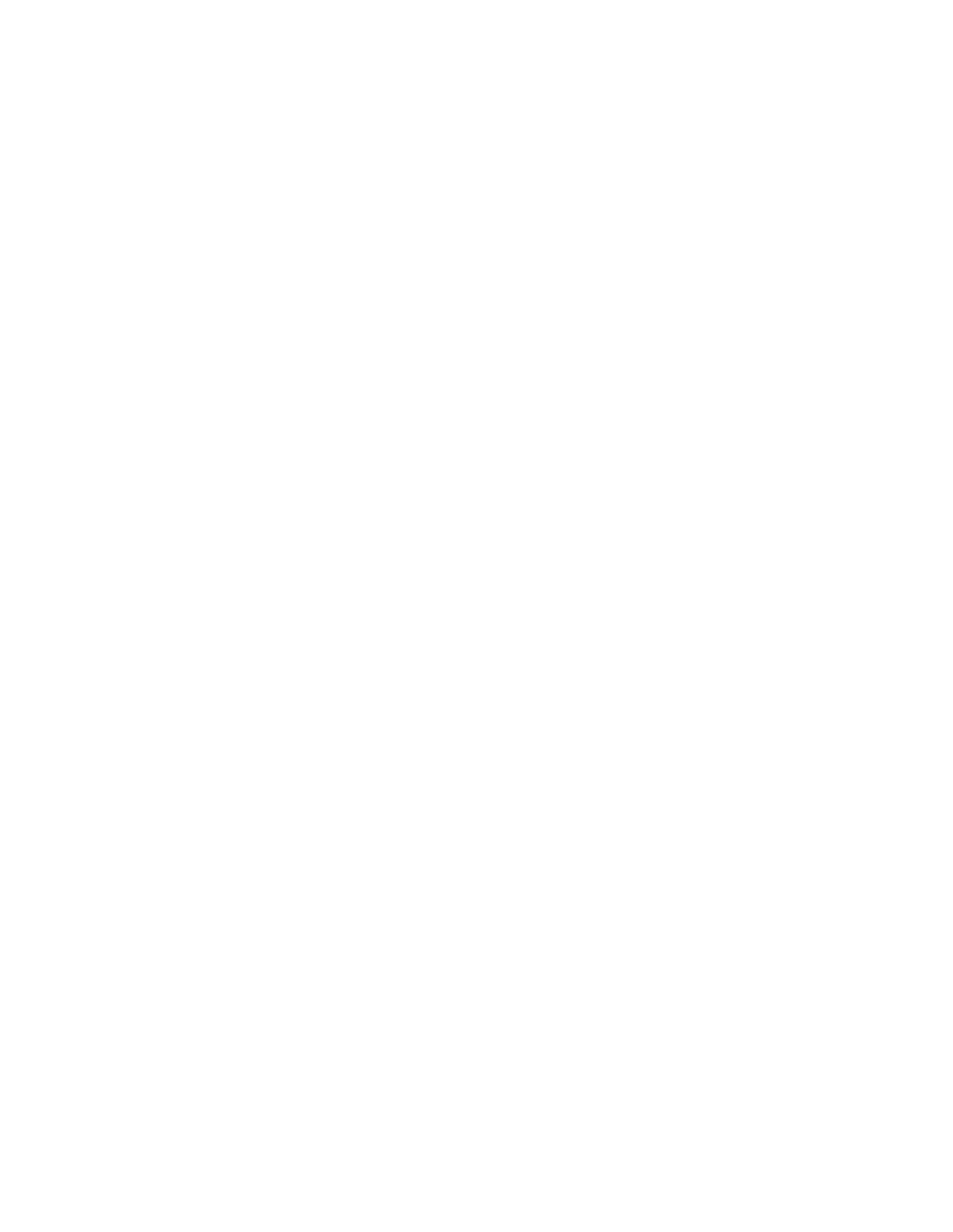# **Amendment No. 93**

**to**

# **Mississauga Official Plan**

The following text attached constitutes Amendment No. 93.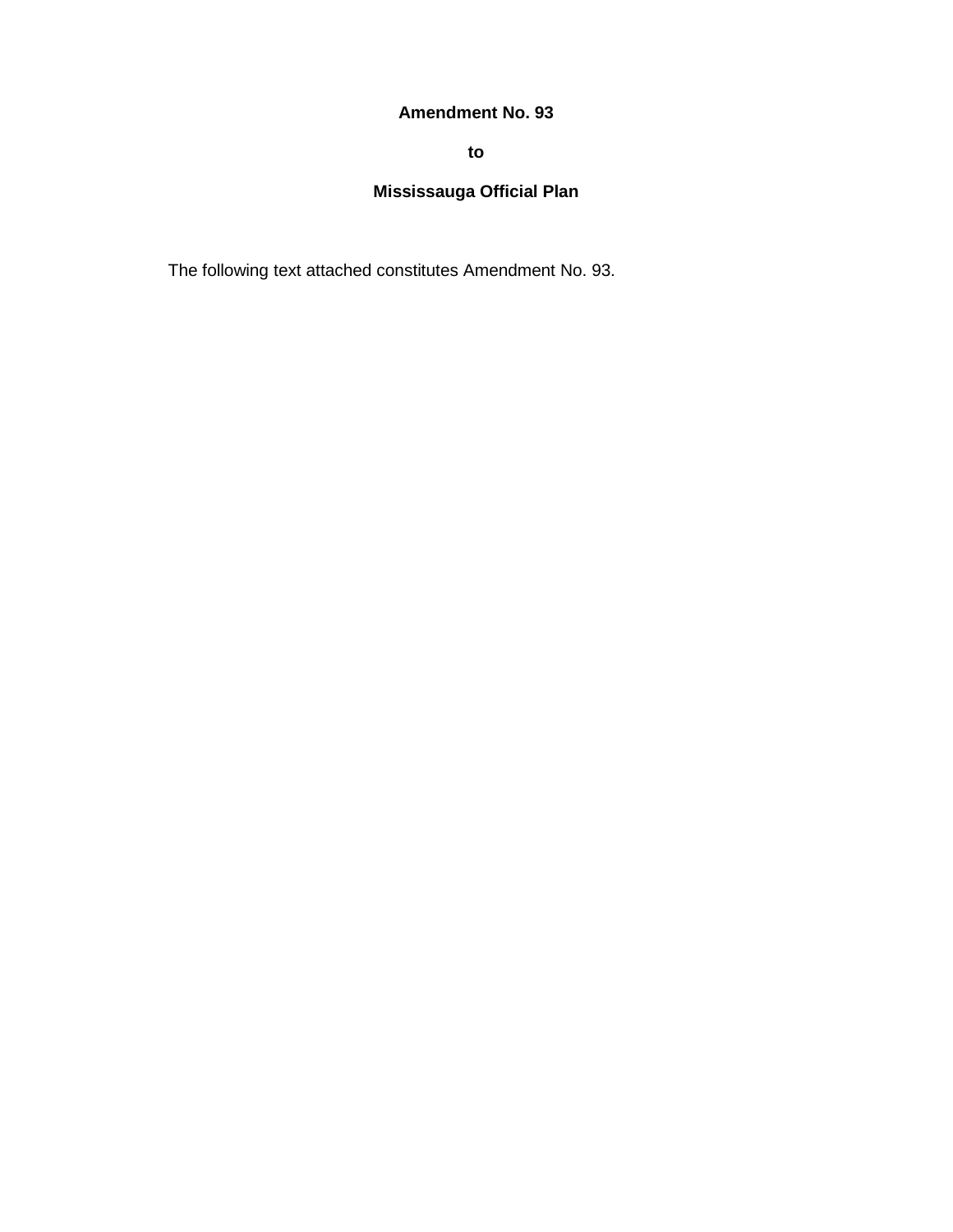## **PURPOSE**

The purpose of this Amendment is to add a Special Site to the Streetsville Neighbourhood Character Area to permit semi-detached dwellings.

## **LOCATION**

The lands affected by this Amendment are located at the northwest intersection of Thomas Street and Joymar Drive in the City of Mississauga. The subject lands are located in the Streetsville Neighbourhood Character Area, as identified in Mississauga Official Plan.

#### **BASIS**

Mississauga Official Plan came into effect on November 14, 2012, save and except for the outstanding site specific appeals to the Local Planning Appeal Tribunal.

The subject lands are designated Residential Medium Density which permits all forms of townhouses, but does not permit semi-detached dwellings.

Semi-detached dwellings are being proposed along Thomas Street to provide a pedestrian oriented street frontage for the development, which consists of 14 semi-detached dwellings and 180 townhouses.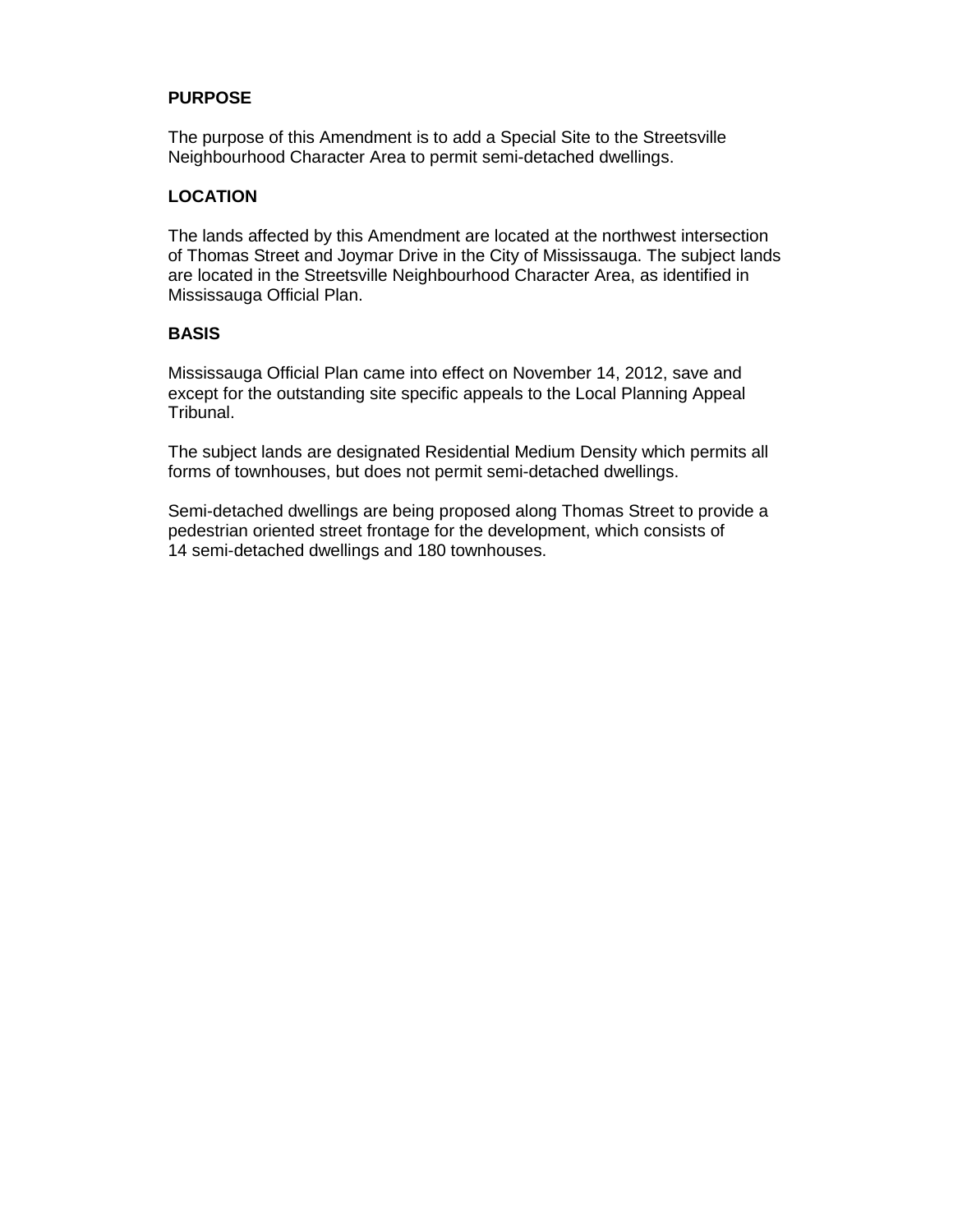### **DETAILS OF THE AMENDMENT AND POLICIES RELATIVE THERETO**

- 1. Section 16.24, Streetsville Neighbourhood Character Area, of Mississauga Official Plan, is hereby amended by adding Special Site 7 on Map 16-24: Streetsville Neighbourhood Character Area in accordance with the Special Site Policies.
- 2. Section 16.24.5, Special Site Policies, Streetsville Neighbourhood Character Area, of Mississauga Official Plan, is hereby amended by adding the following:

16.24.5.7 Site 7



16.24.5.7.1 The lands identified as Special Site 7 are located at the northwest corner of Thomas Street and Joymar Avenue in the City of Mississauga.

16.24.5.7.2 Notwithstanding the policies of this Plan, semi-detached dwellings will also be permitted.